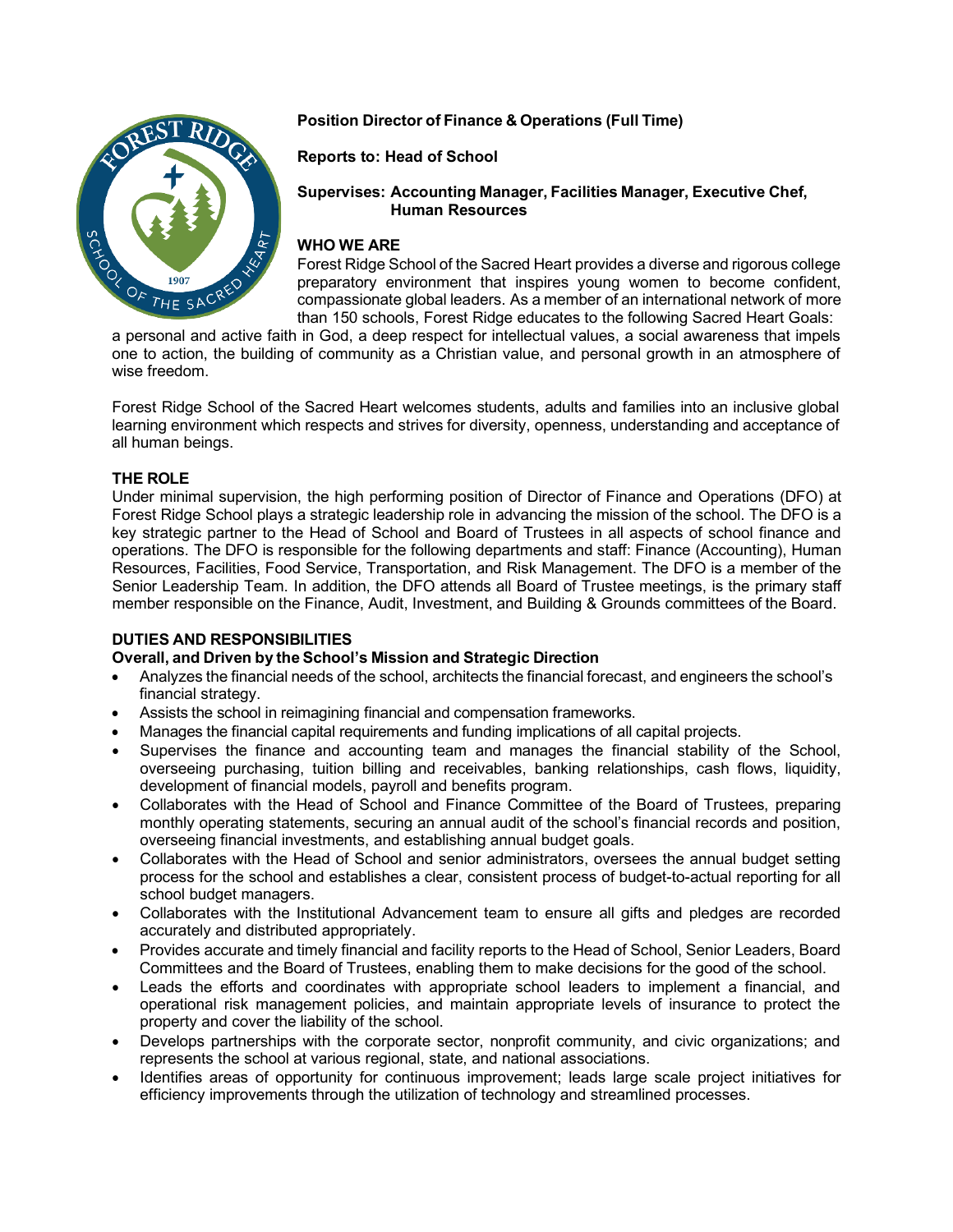- Participates in department, division, and school task forces and committees as needed.
- Performs other duties as required

### **Finance (Accounting & Endowment)**

- Directs and Advises on all accounting activities.
- Maintains compliance with GAAP in the management and structure of all accounting practices
- Is responsible for creation of faculty and staff employment agreements.
- Reviews vendor contracts with appropriate department leaders: (i.e. transportation, landscaping, janitorial, HVAC, telephones, copiers, mail machine, and telecommunication services).
- Leads tuition assistance processing and collaborates with admission leaders for awarding assistance.
- Provides oversight for annual review and revision of student enrollment contracts / coordinates with admission team to ensure timely and accurate online enrollment process.
- Leads and directs annual financial and retirement plan audit processes, and NWAIS accreditation process.
- Manages over \$30 million of endowed funds and scholarships:
	- $\circ$  Maintains compliance with WA State Prudent Management of Institutional Funds Act (PMIFA)<br>  $\circ$  Develops strategies for endowment growth and utilization in accordance with the school's
	- Develops strategies for endowment growth and utilization in accordance with the school's financial needs.
	- $\circ$  Interfaces with and direct investment manager relationship in development of Investment Policy Statement (ISP) and subsequent activities.
	- $\circ$  Maintains records regarding investment activities and application of investment activities to endowed funds.
	- $\circ$  Provides regular reporting and consulting to the Head of School, Board of Trustees and various Board Committees.

#### **Human Resources**

- Ensures that the school is in compliance with all federal, state, and local employment regulations.
- Conducts annual evaluation of all employee benefits including medical, dental, vision, and other insurances / communication plan with employees on any changes.
- Manages employee retirement plan, including vendor relationships / ensure compliance and fiduciary oversight as appropriate.
- Reviews and revises employee handbook annually / communicates changes to employees.
- Reviews and revises employment policies and practices on a periodic basis.
- Collaborates with appropriate Senior Leaders to manage hiring / interview / onboarding processes.
- Collaborates with Senior Leaders on all employee terminations.
- Manages worker's compensation and unemployment insurance, programs, claims, etc.

## **Facilities / Security**

- Supervises the Facilities Manager and assist with budget preparation and planning.
- In collaboration with the Facilities Manager, is responsible for the preparation and monitoring of the long term and preventative maintenance plans, ensuring that safety is the top priority
- In collaboration with the Facilities Manager, is responsible for all vendor contracts and compliance.

## **Food Service**

- Supervises the Executive Chef and assists with budget preparation and planning.
- In collaboration with the Executive Chef, ensures that safety is the top priority.
- In collaboration with the Executive Chef, is responsible for all vendor contracts and compliance.

#### **Risk Management**

- Leads the school's Enterprise Risk Management initiatives.
- Manages the school's property/casualty, directors' and officers' liability, employment practices liability, and fiduciary liability insurance programs, manage claims and litigation.
- Collaborates with educational and operational leaders to understand and mitigate risk as appropriate.
- Provides leadership and guidance for all school programs, especially travel